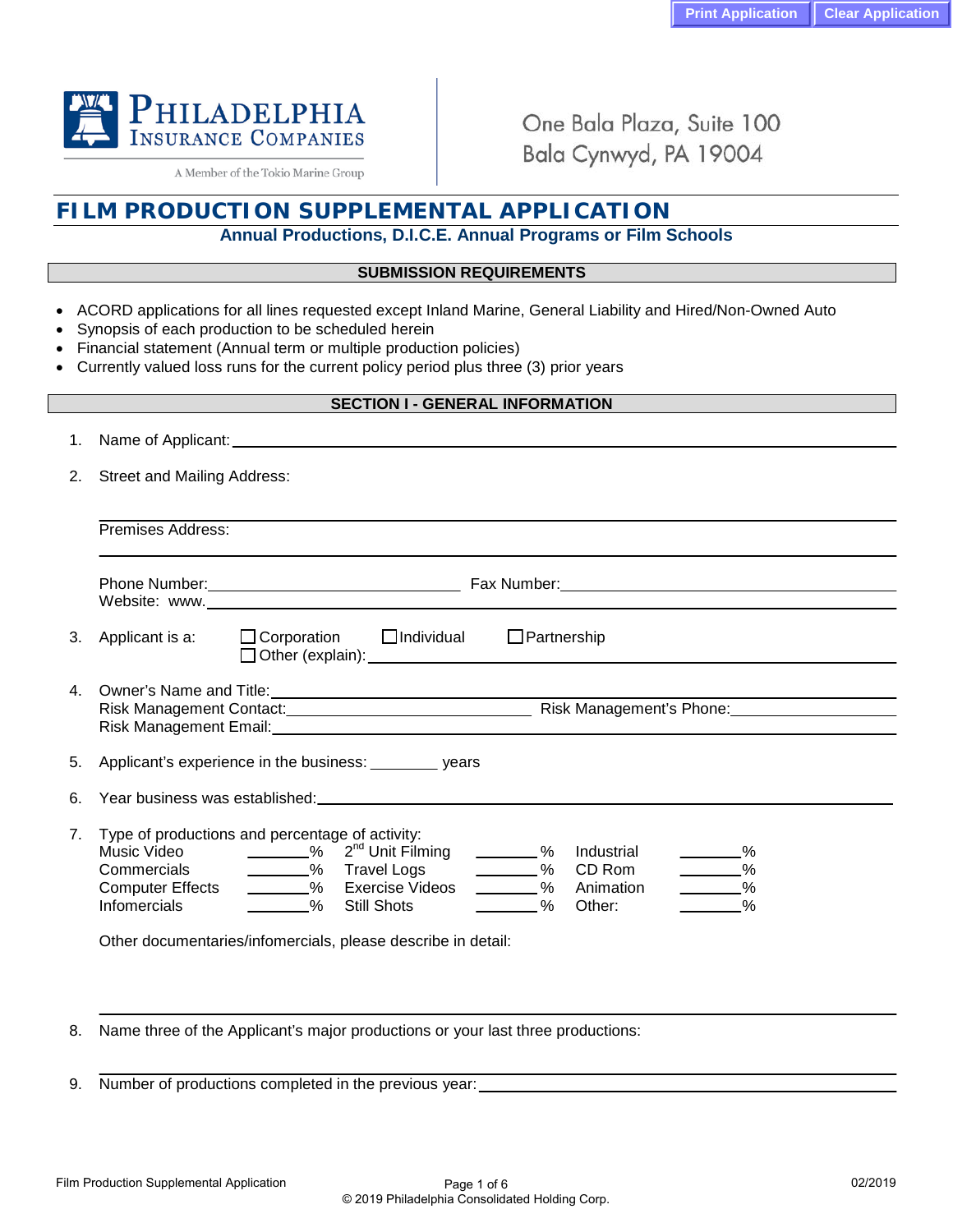|  |  |  |  | 10. Number of anticipated productions for upcoming 12 months by category (if any): |  |  |  |
|--|--|--|--|------------------------------------------------------------------------------------|--|--|--|
|--|--|--|--|------------------------------------------------------------------------------------|--|--|--|

|     | Commercial/Promotional/Sales Video: __________<br>PSA/Public Access Program: 1997<br>Reality Based TV Show:<br>Editing/Trailer:<br><b>SAG Production:</b><br>Educational/Instructional/Training:<br>$\overline{\phantom{a}}$<br>Industrial/Corporate Video:<br>Short Film:<br>Infomercial<br>Spec Production:<br><b>Miscellaneous Productions:</b><br>TV Pilot/ Specials:<br>Photography Shoot:<br><b>TV Series:</b><br>Pre/Post-Production: |            |              |
|-----|----------------------------------------------------------------------------------------------------------------------------------------------------------------------------------------------------------------------------------------------------------------------------------------------------------------------------------------------------------------------------------------------------------------------------------------------|------------|--------------|
| 11. | Does the Applicant distribute any of the items in question 7 above?<br>If yes, please describe and provide annual receipts:                                                                                                                                                                                                                                                                                                                  | $\Box$ Yes | $\square$ No |
|     | \$                                                                                                                                                                                                                                                                                                                                                                                                                                           |            |              |
| 12. | Does the Applicant own or use any drones, UAV's (unmanned aerial vehicles), or remote<br>controlled aerial devices?                                                                                                                                                                                                                                                                                                                          | $\Box$ Yes | $\square$ No |
| 13. | Has the Applicant had any claims (occurring, not just paid) in the past three (3) years?<br>If yes, please describe, including date occurring and amounts paid:                                                                                                                                                                                                                                                                              | $\Box$ Yes | $\square$ No |
| 14. | Previous insurer and policy number: example and policy numbers are all the state of the state of the state of the state of the state of the state of the state of the state of the state of the state of the state of the stat                                                                                                                                                                                                               |            |              |
| 15. | Does the Applicant co-produce projects with independent producers?<br>If yes, please provide a sample copy of co-production agreements. Note: all co-productions require prior<br>approval from the carrier.                                                                                                                                                                                                                                 | $\Box$ Yes | $\square$ No |
|     | <b>SECTION II - GENERAL LIABILITY</b>                                                                                                                                                                                                                                                                                                                                                                                                        |            |              |
| 1.  | Name and description of production(s) for which coverage is requested:                                                                                                                                                                                                                                                                                                                                                                       |            |              |
| 2.  | Start date of production(s): example and a start of the start of the start of the start of the start of the start of the start of the start of the start of the start of the start of the start of the start of the start of t                                                                                                                                                                                                               |            |              |
| 3.  | Percentage of location filming: __________%<br>Percentage of studio filming: __________%                                                                                                                                                                                                                                                                                                                                                     |            |              |
| 4.  |                                                                                                                                                                                                                                                                                                                                                                                                                                              |            |              |
| 5.  |                                                                                                                                                                                                                                                                                                                                                                                                                                              |            |              |
|     |                                                                                                                                                                                                                                                                                                                                                                                                                                              |            |              |
| 6.  | Does the Applicant use independent contractors for your productions?                                                                                                                                                                                                                                                                                                                                                                         | $\Box$ Yes | $\square$ No |
|     | If yes, does the Applicant require certificates of insurance with limits of \$1,000,000 or greater<br>with the Applicant named as additional insured?<br>Total cost of independent contractors: \$                                                                                                                                                                                                                                           | $\Box$ Yes | $\square$ No |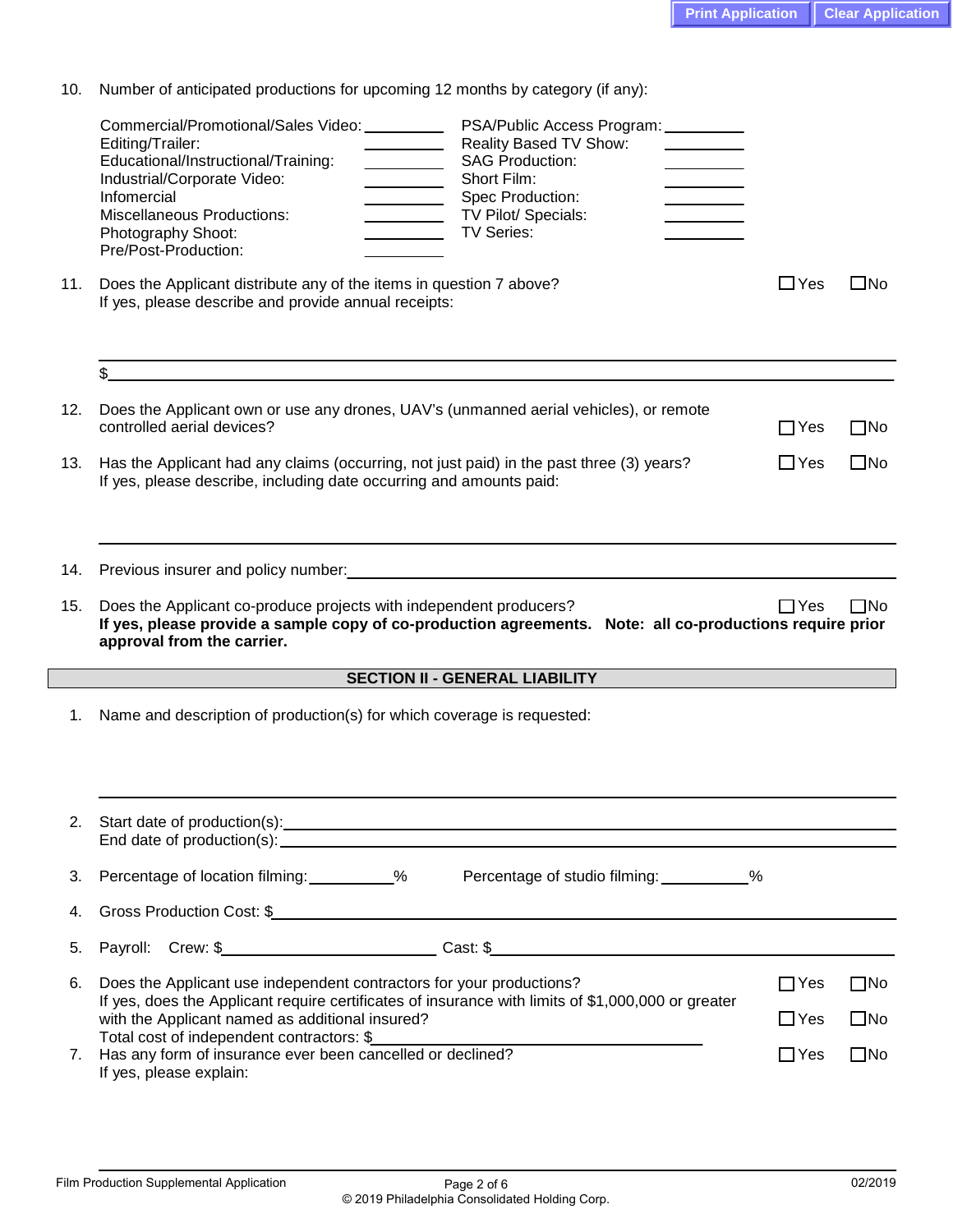8. **Stunts, hazards, and special effects:**

**If the Applicant ever becomes involved in any of the below (\*), please notify us immediately and provide the following (A-D):**

- 
- **\* Use of trains or railroads \* Use of animals \* Use of pyrotechnics**
- **\* Expensive antiques or autos \* Auto chase scenes \* Auto crash scenes**
- **\* Other dangerous auto scenes \* Filming above fifty feet \* Underground filming**
- **\* Use of aircraft, helicopters or balloons \* Other stunts or hazards**
	- **A. Description of the scene and storyboard.**
	- **B. Details on where and how the scene will be performed.**
	- **C. Details of all safety features put in place to protect people and property.**
	- **D. Name and telephone number of stunt and special effects coordinator.**

*(Additional information may be requested at a later date.)*

*NOTE: Use of animals, stunts, dangerous auto scenes, crashes or in air use of aircraft, helicopters, or balloons are excluded from film productions policies. Coverage can only be considered if operated by insured independent contractors. Please provide details and certificates of insurance from subcontractors with limits not less than \$1,000,000 and naming our insured as an Additional insured.*

9. Will children (under age 18) be included in the production?  $\Box$  Yes  $\Box$  Yes  $\Box$  No If yes, please provide ages and describe scenes in which they will be participating:

| If yes and Abuse & Molestation coverage is requested, please complete the following:           |            |              |
|------------------------------------------------------------------------------------------------|------------|--------------|
| Are the child's parents or legal guardian(s) required to be on-set when the child actor is     |            |              |
| present?                                                                                       | $\Box$ Yes | ΠNo          |
| Does the Applicant's state allow criminal background checks?                                   | $\Box$ Yes | $\square$ No |
| If yes, does the Applicant perform background checks on all persons prior to hiring?           | $\Box$ Yes | $\Box$ No    |
| Does the Applicant verify employment references for employees?                                 | $\Box$ Yes | $\square$ No |
| Does the Applicant have formal procedures for supervision of employees?                        | $\Box$ Yes | ΠNo          |
| Does the Applicant's employment process (for employees and volunteers) include verification of |            |              |
| whether the individual has ever been convicted of any crime, including sex-related or child    |            |              |
| abuse related offenses, before an offer of employment is made?                                 | $\Box$ Yes | ΠNo          |
| Has the Applicant had any incidents resulting in allegation of sexual abuse?                   | $\Box$ Yes | $\Box$ No    |
| If yes, provide details:                                                                       |            |              |

# **SECTION III - INLAND MARINE**

**Notes:** Schedule required for individual items valued in excess of \$25,000.

1. Film Coverage – does the Applicant require coverage for damaged film or media?  $\Box$  Yes  $\Box$  No

| 2. |                                    | <b>LIMIT OF LIABILITY</b> | <b>DEDUCTIBLES</b> |
|----|------------------------------------|---------------------------|--------------------|
|    | Owned cameras and camera equipment |                           |                    |
|    | (Minimum deductible \$2,500)       |                           |                    |
|    |                                    |                           |                    |
|    | Props, sets and wardrobe           |                           |                    |
|    |                                    |                           |                    |
|    | Fine arts, jewelry, etc.           |                           |                    |
|    |                                    |                           |                    |
|    | Extra expense                      |                           |                    |

- **\* Use of watercraft \* Underwater filming \* Filming near/on water**
	-
	-
	-
	-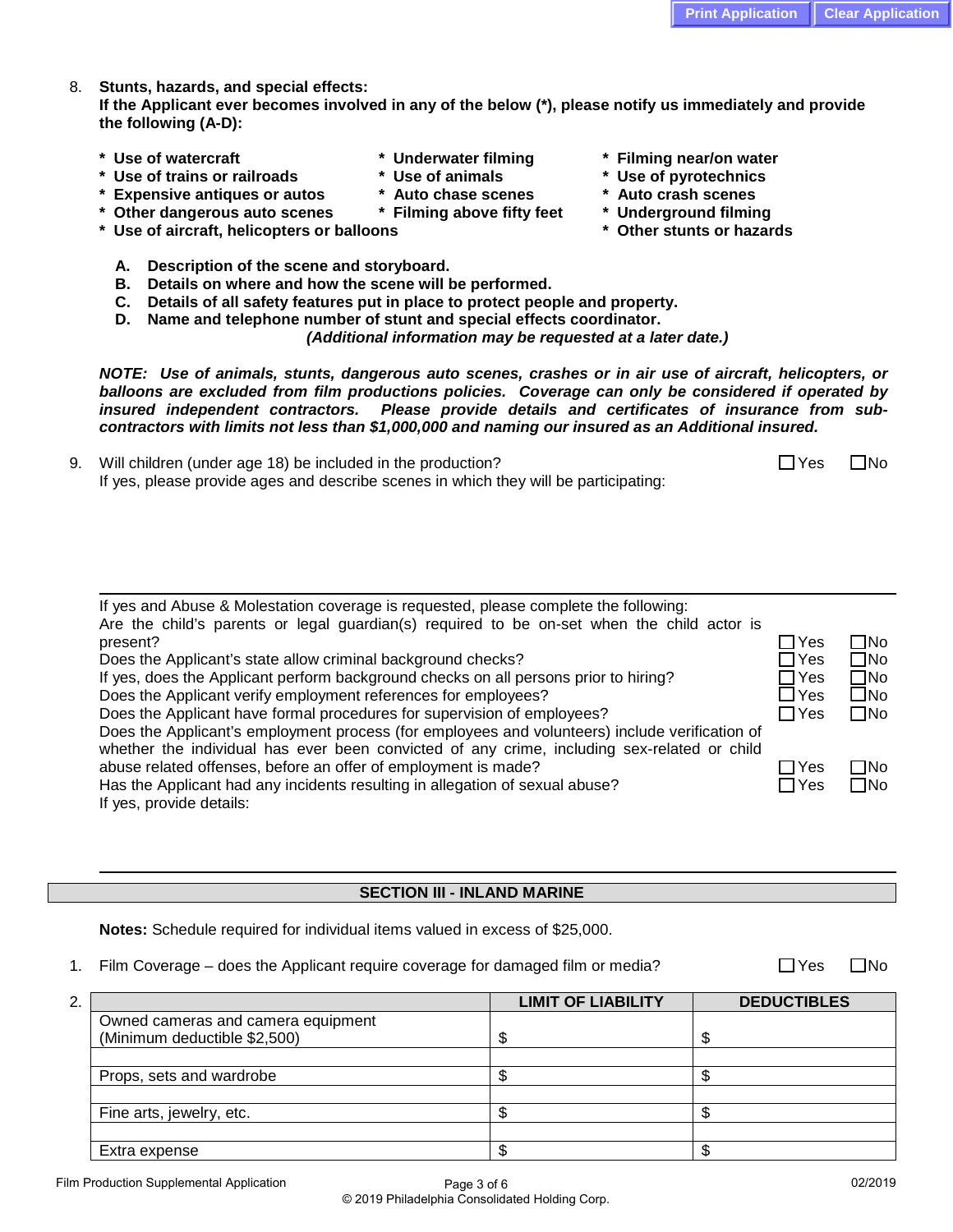|    | Cont'd                                                                                                                                                                                                                                                                                                                                                                   | <b>LIMIT OF LIABILITY</b>           |                          | <b>DEDUCTIBLES</b> |              |
|----|--------------------------------------------------------------------------------------------------------------------------------------------------------------------------------------------------------------------------------------------------------------------------------------------------------------------------------------------------------------------------|-------------------------------------|--------------------------|--------------------|--------------|
|    | Third Party Property Damage                                                                                                                                                                                                                                                                                                                                              | $\overline{\mathcal{S}}$            | \$                       |                    |              |
|    |                                                                                                                                                                                                                                                                                                                                                                          |                                     |                          |                    |              |
|    | Miscellaneous Equipment (Minimum deductible \$1,000)                                                                                                                                                                                                                                                                                                                     |                                     |                          |                    |              |
|    | Rented                                                                                                                                                                                                                                                                                                                                                                   | $\overline{\$}$                     | $\overline{\mathcal{S}}$ |                    |              |
|    |                                                                                                                                                                                                                                                                                                                                                                          |                                     |                          |                    |              |
|    | Borrowed                                                                                                                                                                                                                                                                                                                                                                 | $\overline{\mathcal{S}}$            | \$                       |                    |              |
|    | <b>Electronic Data Processing</b>                                                                                                                                                                                                                                                                                                                                        |                                     |                          |                    |              |
|    | Hardware                                                                                                                                                                                                                                                                                                                                                                 | $\overline{\mathcal{G}}$            | \$                       |                    |              |
|    | Software                                                                                                                                                                                                                                                                                                                                                                 | $\overline{\$}$                     | $\overline{\mathcal{G}}$ |                    |              |
|    | Extra expense                                                                                                                                                                                                                                                                                                                                                            | $\overline{\mathcal{S}}$            | $\overline{\mathcal{S}}$ |                    |              |
|    |                                                                                                                                                                                                                                                                                                                                                                          |                                     |                          |                    |              |
|    | Negative/Video/Sound/Disc                                                                                                                                                                                                                                                                                                                                                | $\overline{\mathcal{S}}$            | \$                       |                    |              |
|    | Faulty processing                                                                                                                                                                                                                                                                                                                                                        | $\overline{\$}$                     | $\overline{\mathcal{S}}$ |                    |              |
| 3. | Negative/faulty coverage<br>Film: 35mm: _______% Film: 16 mm: _______% Film: 70 mm: _______% Video: _______% Disc: _______% CD-ROM: _______% 3D: _______% Other: __________%<br>Will the Applicant be using any specialized computer programs to create any images or effects? $\Box$ Yes<br>If yes please explain and give the name of the software and provide values: |                                     |                          |                    | $\square$ No |
|    | Name and address of the lab/studio performing the effects:<br>Name and address of processing/post laboratory:                                                                                                                                                                                                                                                            |                                     |                          |                    |              |
| 4. | Security controls for equipment while on set or on location:                                                                                                                                                                                                                                                                                                             |                                     |                          |                    |              |
|    | Is there a private firm or security employees guarding equipment while on site?<br>If hired, please provide cost and attach certificate of insurance:<br>If employed, please provide payroll: \$                                                                                                                                                                         | $\sim$                              | $\Box$ Hired             | $\Box$ Employed    |              |
| 5. | Is equipment inventory checked at the end of each shooting day?                                                                                                                                                                                                                                                                                                          |                                     |                          | $\Box$ Yes         | $\square$ No |
| 6. | Is Worldwide Coverage needed?<br>(**This coverage is meant for brief filming / photography operations only)<br>а.                                                                                                                                                                                                                                                        |                                     |                          | $\square$ Yes      | $\square$ No |
|    | How long will the shoots be (i.e. two days, one week, etc.)?<br>The shoots be the two days, one week, etc.)?<br>b.                                                                                                                                                                                                                                                       |                                     |                          |                    |              |
|    |                                                                                                                                                                                                                                                                                                                                                                          |                                     |                          |                    |              |
|    | What productions will they be producing?<br>The same state of the state of the state of the state of the state of the state of the state of the state of the state of the state of the state of the state of the state of the st<br>d.                                                                                                                                   |                                     |                          |                    |              |
|    |                                                                                                                                                                                                                                                                                                                                                                          |                                     |                          |                    |              |
|    |                                                                                                                                                                                                                                                                                                                                                                          | SECTION IV - HIRED & NON-OWNED AUTO |                          |                    |              |
| 1. | Does the Applicant allow employees to use their own personal vehicles for your business?<br>If yes, how often:                                                                                                                                                                                                                                                           |                                     |                          | $\Box$ Yes         | $\square$ No |
|    | with the automobile carrier. Explain if an exception is requested.                                                                                                                                                                                                                                                                                                       |                                     |                          |                    |              |
| 2. | Does the Applicant obtain Motor Vehicle Reports?                                                                                                                                                                                                                                                                                                                         |                                     |                          | $\Box$ Yes         | $\square$ No |
|    |                                                                                                                                                                                                                                                                                                                                                                          |                                     |                          |                    |              |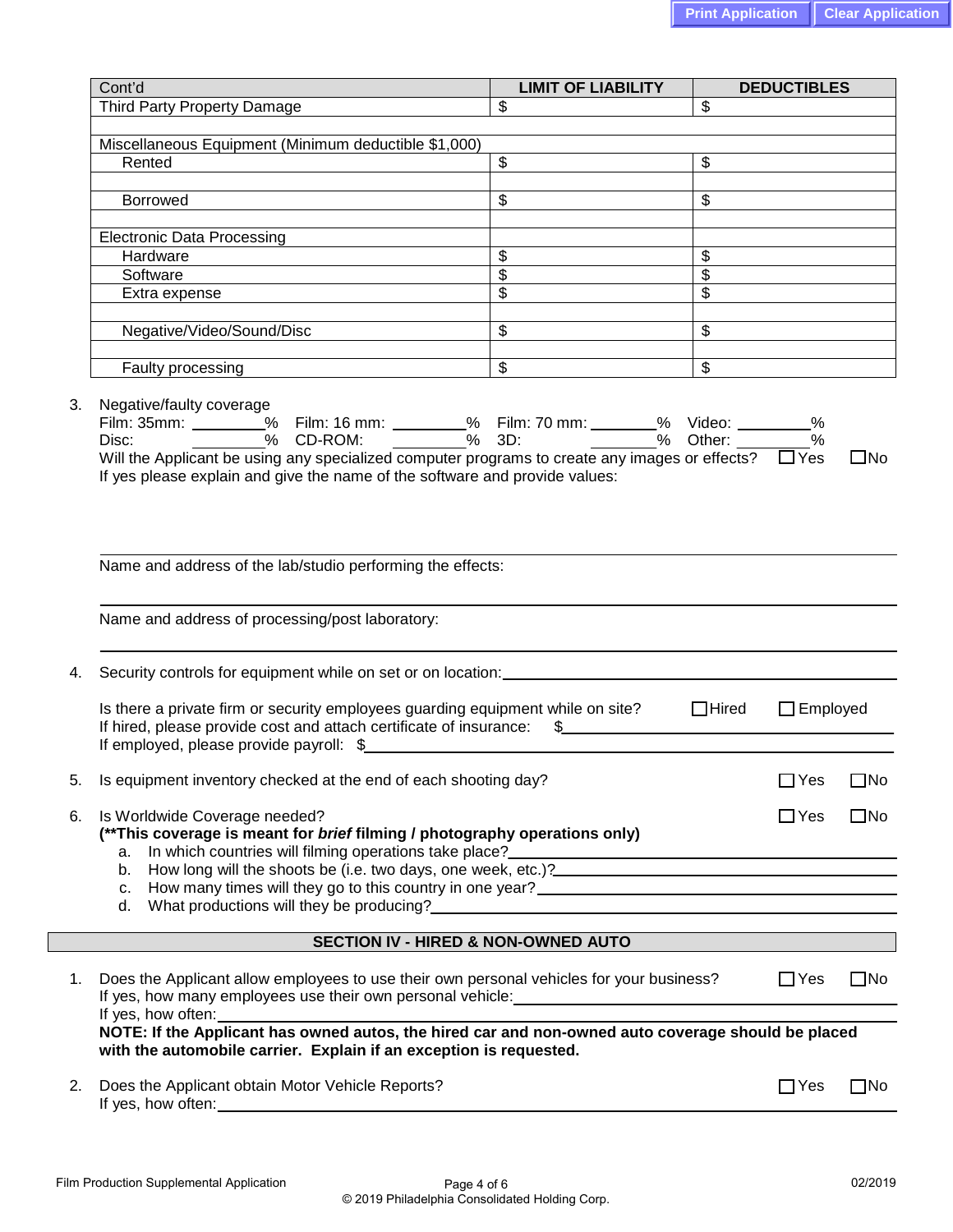| Does the Applicant confirm that all employees who regularly use their cars for business<br>purposes carry minimum personal auto limits?<br>If yes, what minimum limits are required: \$ | $\Box$ Yes | ⊟No |  |
|-----------------------------------------------------------------------------------------------------------------------------------------------------------------------------------------|------------|-----|--|
| 4. Please provide the approximate cost of hire for all hired or leased autos during the course of the                                                                                   |            |     |  |

5. Is hired auto physical damage required? The state of the state of the state of the Moscow of the SNO No If yes, what is the maximum value of hired vehicle you would like insured: \$ NOTE: Physical Damage deductibles: \$100 comprehensive / \$1,000 collision if coverage is requested.

policy period: \$